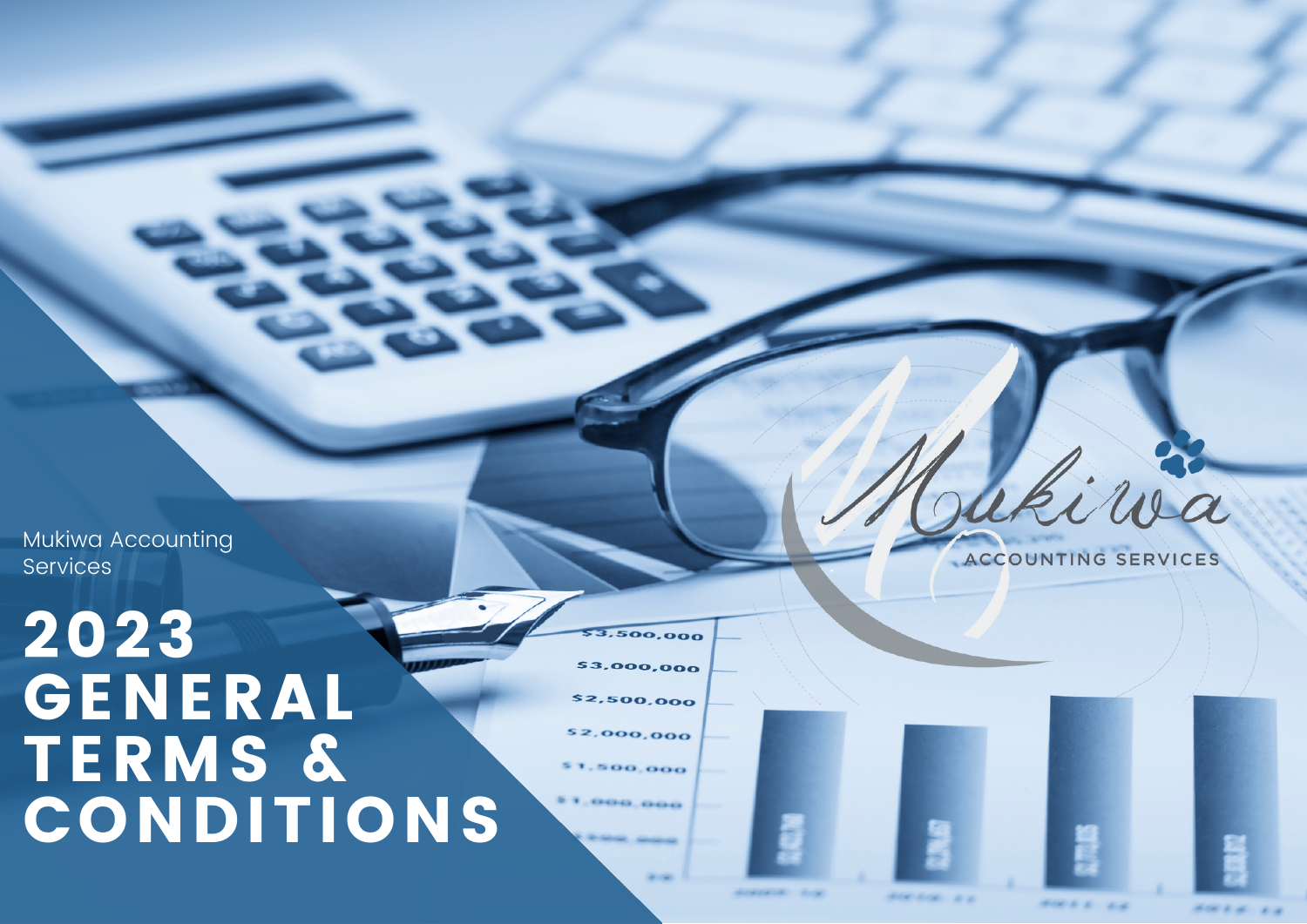## FY 2023 GENERAL TERMS & CONDITIONS

| 1.             |                |                                             |  |
|----------------|----------------|---------------------------------------------|--|
|                | a)             |                                             |  |
|                | b)             |                                             |  |
|                | $\mathsf{C}$ ) |                                             |  |
|                | d)             |                                             |  |
|                | e)             |                                             |  |
|                | f)             |                                             |  |
| 2.             |                |                                             |  |
|                | a)             |                                             |  |
|                | b)             | Client's Representative to be Available 4   |  |
|                | $\mathsf{C}$ ) | Client's Representative is Agent of Client4 |  |
|                | d)             |                                             |  |
|                | e)             |                                             |  |
|                | f)             |                                             |  |
| 3.             |                |                                             |  |
|                | a)             |                                             |  |
|                | b)             |                                             |  |
|                | $\mathsf{C}$ ) |                                             |  |
|                | d)             |                                             |  |
|                | e)             |                                             |  |
| $\mathbf{4}$ . |                |                                             |  |
| 5.             |                |                                             |  |
| 6.             |                |                                             |  |
|                | a)             |                                             |  |
|                | b)             |                                             |  |
|                | $\mathsf{C}$ ) |                                             |  |
|                | d)             |                                             |  |
| 7.             |                |                                             |  |
| 8.             |                |                                             |  |
| 9.             |                |                                             |  |

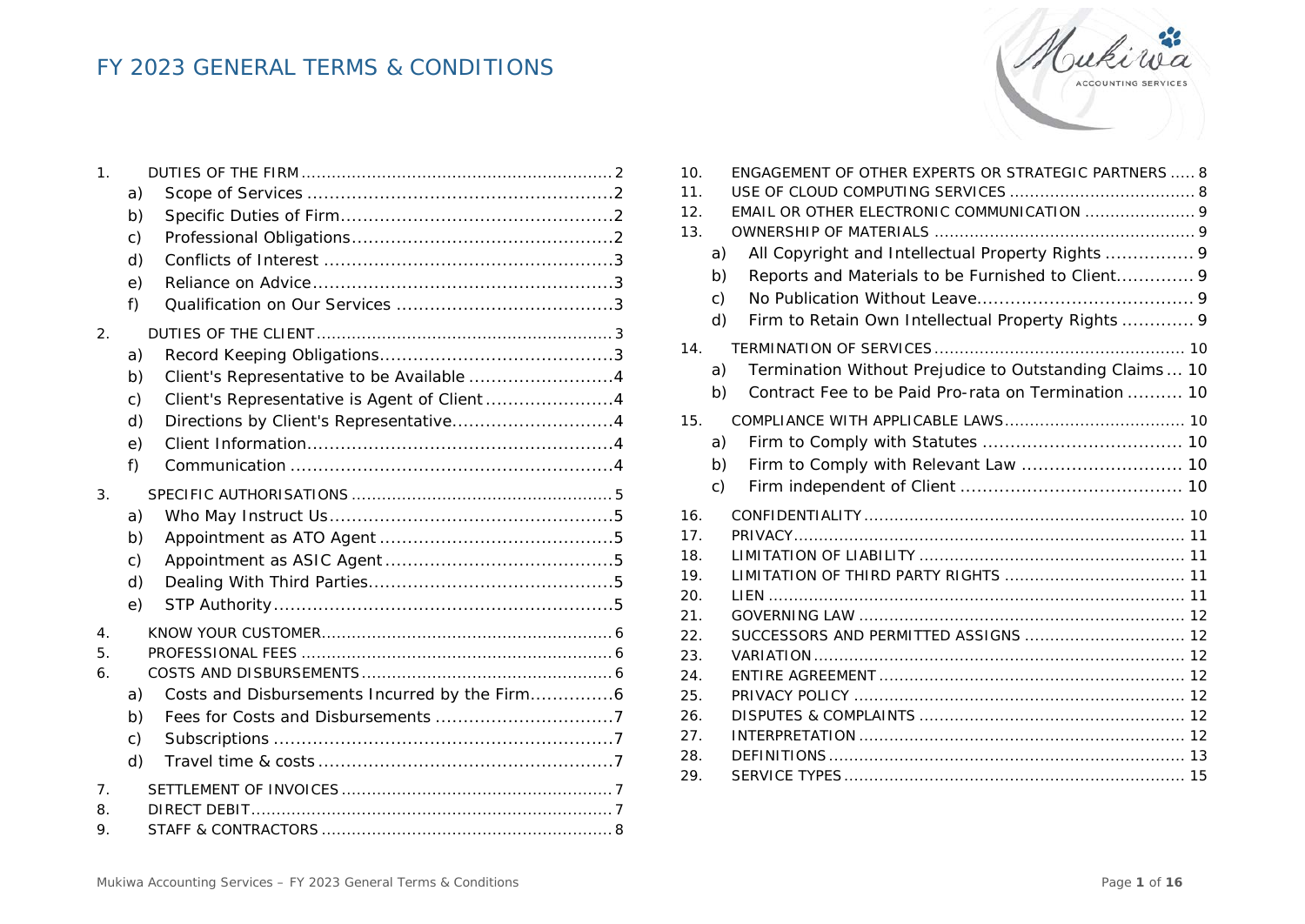### <span id="page-2-0"></span>**1. DUTIES OF THE FIRM**

#### <span id="page-2-1"></span>a) **Scope of Services**

We will provide the agreed services as listed in the Scope of Services contained in the Firm's engagement letter. These services will be conducted in accordance with the relevant professional and ethical standards issued by the Accounting Professional & Ethical Standards Board Limited (APESB).

The extent of our procedures will be limited exclusively for this scope of services only. Thus, no audit or review will be performed and, accordingly, no assurance will be expressed.

Our engagement cannot be relied upon to disclose irregularities including fraud, other illegal acts and errors that may exist. However, we will inform you of any such matters that come to our attention.

We will not be responsible for the accuracy of information entered prior to the commencement of our engagement. If we identify any such issues, we will bring these to your attention and discuss the options available to you.

If required, annual Financial Statements will be prepared for distribution to the relevant specific organisation or party for the purpose specified in the report or as agreed. We disclaim any assumption of responsibility for any reliance on our professional services to any party other than as specified or agreed, and for the purpose which it was prepared. Where appropriate, our report will contain a disclaimer to this effect.

Our advice will cover Australian Income Tax, Payroll Tax and Goods and Services Tax. It will not cover any other taxes such as stamp duty or land tax. The scope of our engagement will be limited to the performance of the services listed in the agreed Scope of Services.

#### <span id="page-2-2"></span>b) **Specific Duties of Firm**

The Firm in performing the Accountancy Services must:

- i. perform the Accountancy Services (as listed in the Scope of Services) at all times exercising due care, skill and judgment;
- ii. commence the Accountancy Services on the Commencement Date and continue to provide the Accountancy Services in accordance with the terms of this agreement;
- iii. ensure that all methods and procedures employed in performing the Accountancy Services are ethical and are, where possible, standard methods and procedures currently employed in the accounting industry;
- iv. comply with the Client's representative's reasonable requirements conveyed orally or in writing to the Firm in accordance with and subject to the provisions of this agreement.

<span id="page-2-3"></span>c) **Professional Obligations**

We will comply with the professional and ethical standards of the Accounting Professional and Ethical Standards Board, available at [apesb.org.au.](https://apesb.org.au/)

This includes APES 110 Code of Ethics for Professional Accountants (including Independence Standards), which among other things contains provisions that apply if we become aware of any actual or potential 'non-compliance with governing laws or regulations' (NOCLAR). Where any such non-compliance poses substantial harm (such as serious adverse consequences to investors, creditors, employees, auditor, group auditor or the public), we may be required to disclose the matter to an appropriate authority.

Mukiwi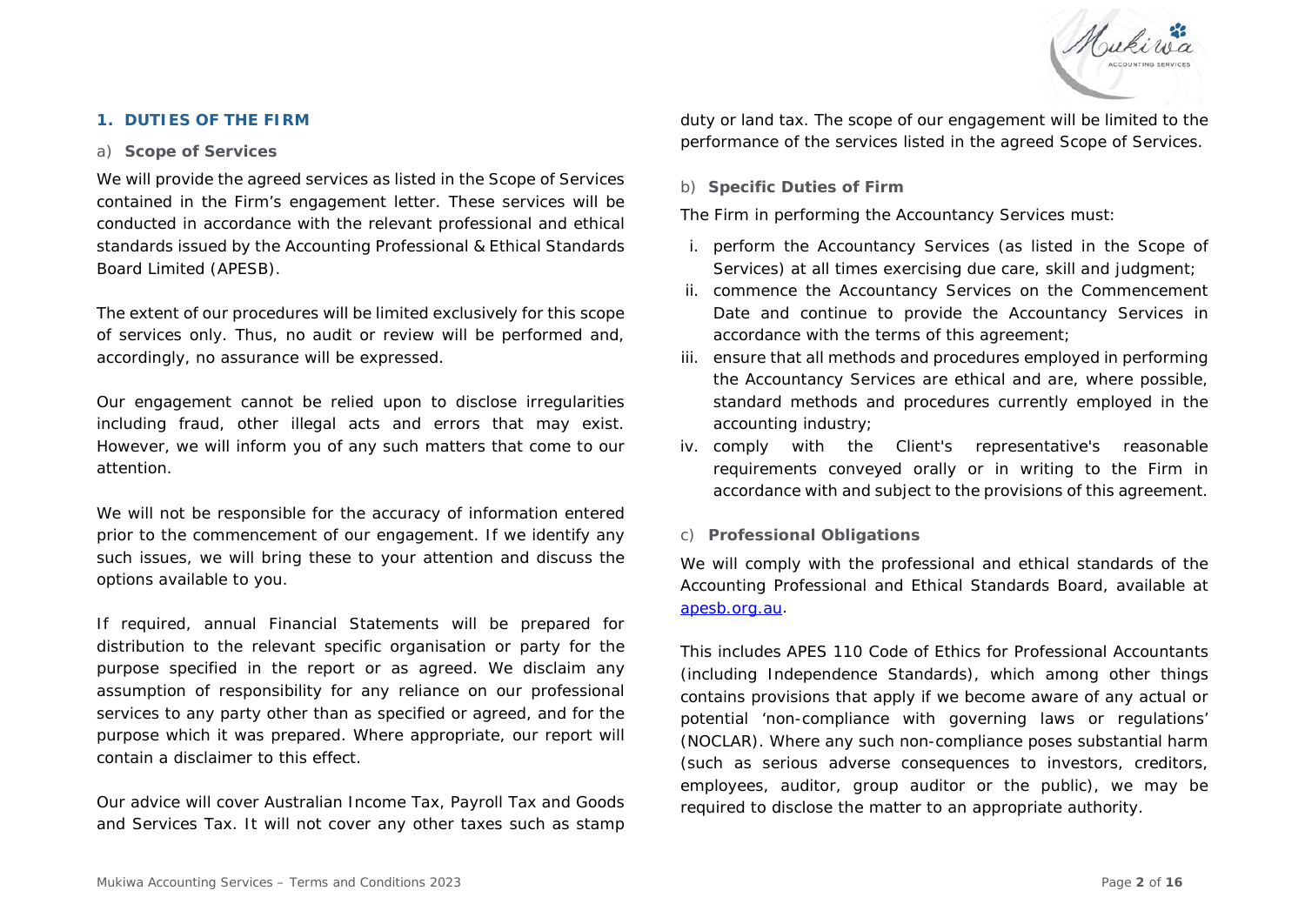## <span id="page-3-0"></span>d) **Conflicts of Interest**

We will inform you if we become aware of any conflict of interest in our relationship with you (including between the various persons this engagement letter covers) or in our relationship with you and another client.

Where conflicts are identified which cannot be managed in a way that protects your interests then we will be unable to provide further services to some or all of the persons to whom this engagement applies. If this arises, we will inform you promptly.

We may act for other clients whose interests are not the same as or are averse to yours, subject to the obligations of conflicts of interest and confidentiality referred to above.

#### <span id="page-3-1"></span>e) **Reliance on Advice**

We will endeavour to record all advice on important matters in writing.

Advice given verbally is not intended to be relied upon unless confirmed in writing. If we provide verbal advice (for example during a meeting or telephone conversation) that you wish to rely on, you must ask us to confirm the advice in writing.

You must not act on advice given by us on an earlier occasion without first confirming with us that the advice is still valid.

## <span id="page-3-2"></span>f) **Qualification on Our Services**

To the extent our services involve the performance of services established by law, nothing in the engagement letter or these terms reduce our obligations under such law.

Our services are limited exclusively to those you have engaged us to perform.

Unless otherwise specified in the engagement letter, our services cannot be relied upon to disclose irregularities and errors, including fraud and other illegal acts, in your affairs. Neither an audit nor a review will be conducted and, accordingly, no assurance will be expressed.

## <span id="page-3-3"></span>**2. DUTIES OF THE CLIENT**

#### <span id="page-3-4"></span>a) **Record Keeping Obligations**

You are required by law to keep full and accurate records relating to your tax affairs in order to facilitate the preparation of accurate tax returns. The responsibility for the accuracy and completeness of the particulars and information provided to us by you rests with you.

Any advice given to you by us is only an opinion based on our knowledge of your circumstances. It is your obligation to provide us with all information that would be reasonably expected to allow us to perform the work specified under this engagement within a timely manner or as requested.

This includes providing accurate and complete responses to questions asked of you by us within 5 working days. Inaccurate, incomplete or late information could have a material effect on our services and/or our conclusions and may result in additional fees.

You are also required to advise us on a timely basis if there are any changes to your circumstances that may be relevant to the performance of our services. Specifically, if any subsequent event results in the information you provided to us being inaccurate, incomplete or misleading, then you are obliged to advise us as soon as possible.

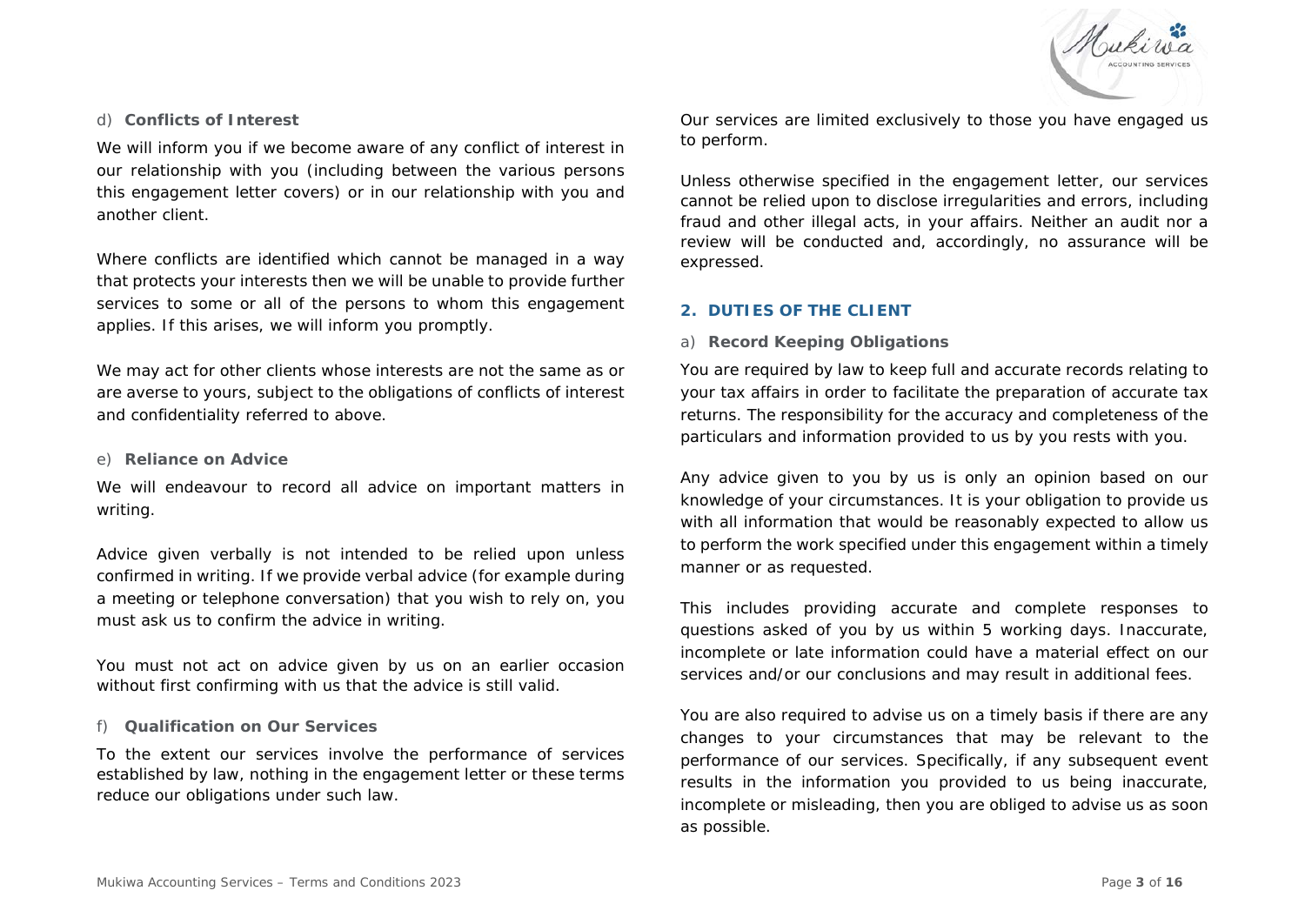

We take no responsibility to the extent that our advice is inaccurate, incomplete or misleading because it is based on inaccurate, incomplete or misleading information being provided to us.

<span id="page-4-0"></span>b) **Client's Representative to be Available**

The Client's representative is to be available at all reasonable times during business hours on behalf of the Client for consultations with the Firm.

Relevant information, and explanations to questions raised during the course of the engagement, is to be provided in a timely manner.

<span id="page-4-1"></span>c) **Client's Representative is Agent of Client**

The Client's representative is the agent of the Client in respect of any decision made or information given to or received by them concerning any matter arising under this agreement.

<span id="page-4-2"></span>d) **Directions by Client's Representative**

The Firm must be guided and directed by the Client's Representative as to the manner in which the Accountancy Services are to be provided.

The Client acknowledges that where there is more than one Client the Firm may treat any one of them as Client Representative and any instruction so issued by a Client Representative will bind any other Client.

Where the Client is a company or corporate trustee, each director is individually appointed a Client Representative separately.

- <span id="page-4-3"></span>e) **Client Information**
- i. the responsibility for the accuracy and completeness of the particulars and information provided by the Client rests with the Client;
- ii. any advice given to the Client is only an opinion based on the Firm's knowledge of the Client's particular circumstances;
- iii. unless advice is given in writing and on letterhead, it will only constitute general advice and should not be relied upon for any specific circumstance or acted upon.
- iv. the Client, as a taxpayer, has obligations under self-assessment to keep full and proper records in order to facilitate the preparation of accurate returns.
- v. the Firm has the ability to share the Client's information with partners and professionals so engaged under clause 10, and the Client authorises the release of any information relating to the Client for this purpose.

#### <span id="page-4-4"></span>f) **Communication**

You must advise of any changes to your contact details. We may send any communications to the last contact details you have provided. Unless you instruct us otherwise, we may, where appropriate, communicate with you and with third parties via email or by other electronic means. The recipient is responsible for virus checking emails and any attachments. There is a risk of non-receipt, delayed receipt, inadvertent misdirection or interception by third parties in any form of communication, whether electronic, postal or otherwise. We are not responsible for any such matters beyond our control.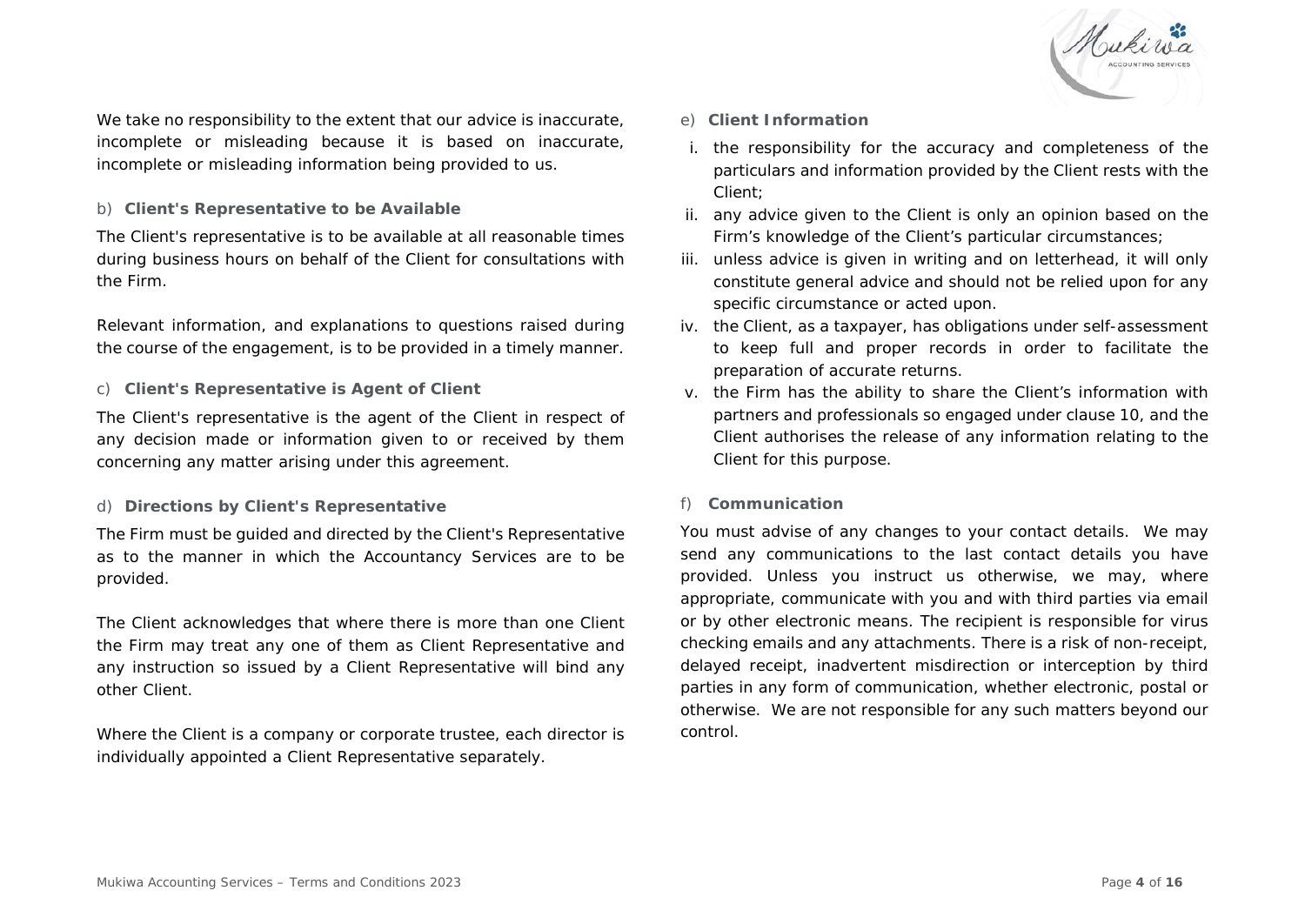## <span id="page-5-0"></span>**3. SPECIFIC AUTHORISATIONS**

#### <span id="page-5-1"></span>a) **Who May Instruct Us**

You (The Client) confirm that you, and any other person you nominate in writing from time to time, are authorised to give us instructions and information on behalf of all persons we are acting for and to receive our advice and documents on their behalf.

If we are acting for a business, and we receive conflicting advice, information or instructions from different persons, we may refer the matter to the board of directors, partners or proprietors (as applicable) and act only as requested by them.

Where we act and advise you and your spouse/partner, on the basis that you are a family unit with shared interests we may deal with either of you and may discuss with either of you the affairs of the other. If you wish to change these arrangements, please let us know.

<span id="page-5-2"></span>b) **Appointment as ATO Agent**

The Client authorises the Firm to act on their behalf in respect to the taxpayer's dealings with the ATO.

This authority extends to all areas which the Firm is permitted to undertake by law, including but not limited to;

- i. Adding the Client to the Client List on the Agent's ATO Tax Portal
- i. Representing the Client in their dealings with the ATO in relation to Tax Services
- ii. Preparing and lodging Activity Statements and Income Tax Returns
- iii. Having access to Activity Statement and related information that may be provided via access to the Portal.



#### <span id="page-5-3"></span>c) **Appointment as ASIC Agent**

Unless specifically advised otherwise, the Firm will be appointed as the registered ASIC agent of all Australian registered companies covered by this engagement.

#### <span id="page-5-4"></span>d) **Dealing With Third Parties**

The Client authorises us to approach such third parties, as may be appropriate, for information that we consider necessary to deal with your affairs.

#### <span id="page-5-5"></span>e) **STP Authority**

- i. The Client hereby authorises the Firm to provide the STP Pay Event payroll reports to the Commissioner of Taxation, for the business, based on the information provided to the Agent, by the agreed process, for each pay run
- ii. The Client declares to only provide true and correct information to the Agent for each pay run
- iii. The Client declares that at the date of signing the Authority the business is able to utilise the upfront STP Authority as the business has no overdue activity statements, nor any overdue amounts owing to the ATO (amounts subject to an approved payment plan are not considered overdue for this purpose) and that the business has complied with its PAYG Withholding obligations in the last two years
- iv. This STP Authority remains in place for a period of 12 months unless:
	- otherwise notified by either party or the ATO
	- there is a variation in the agreed payroll process
	- there is a change in the payroll information, or
	- the business is no longer eligible to utilise this STP Authority
- v. The Client acknowledges that this STP Authority is only valid while the business adheres to the following ATO requirements: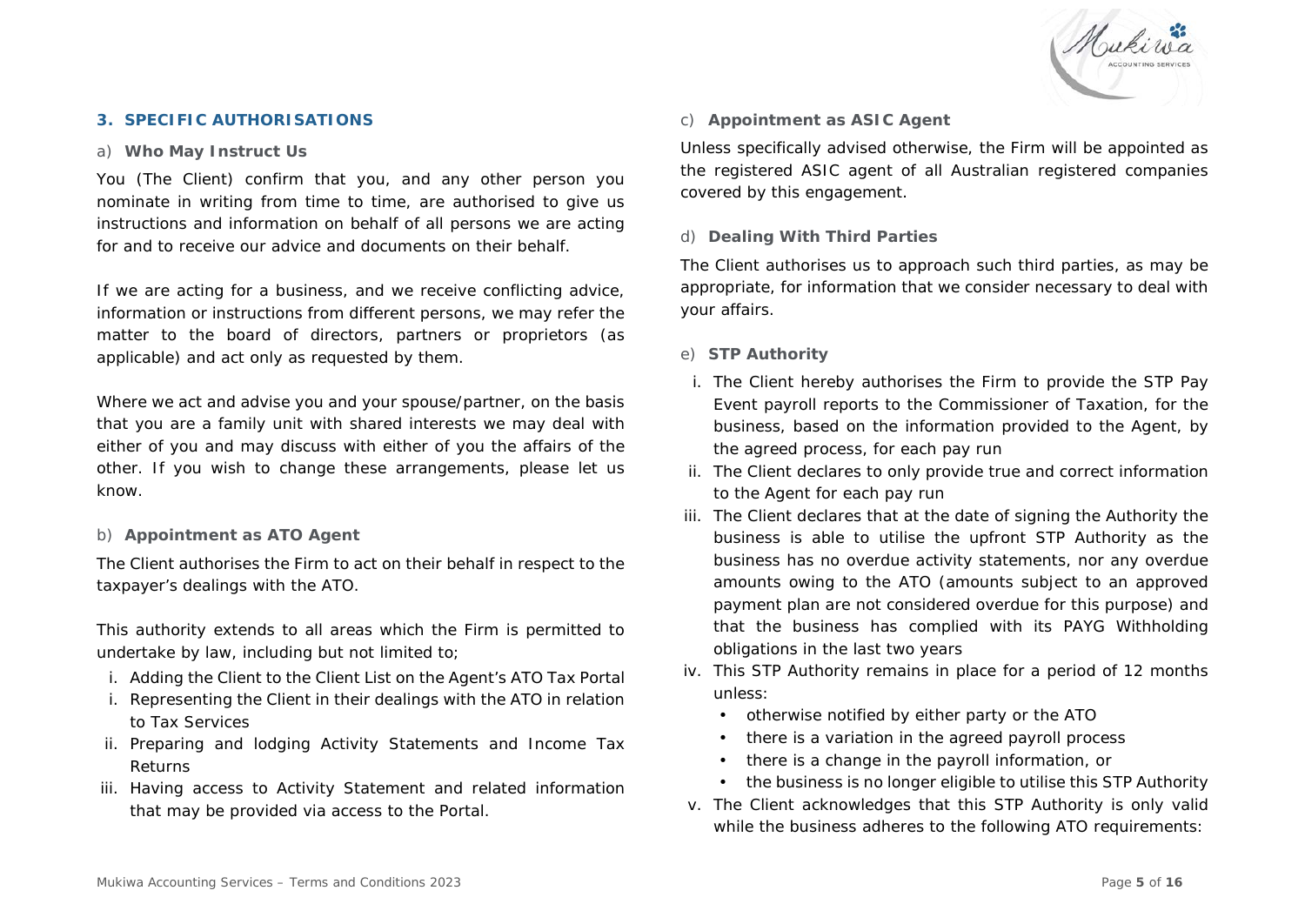- Activity Statements are lodged on or before the appropriate due date (including the Agent extended dates where applicable) or any later lodgement is in accordance with an approved lodgement extension.
- Amounts due to the ATO are paid by the due date or are subject to an approved payment plan.
- The business must comply with its PAYG Withholding obligations.
- The directors are not subject to a Director Penalty Notice.
- vi. The Client authorises the Agent to lodge the Final Pay Event to the Commissioner of Taxation.
- vii. The STP Authority must be renewed, as applicable, each year, as a compliance requirement.

#### <span id="page-6-0"></span>**4. KNOW YOUR CUSTOMER**

We may be required to verify your identity for the purposes of the anti-money laundering laws. We may request from you such information as we require for these purposes and make searches of appropriate databases.

#### <span id="page-6-1"></span>**5. PROFESSIONAL FEES**

Unless a fixed fee has been agreed, the Firm will charge the Client professional fees for work undertaken by the Firm according to the current Menu of Services & Fees, which is available [here](https://www.mukiwa.com.au/app/uploads/Mukiwa-Menu-of-Services-Fees.pdf) and on the Firm's website.

These fees have been set based on the level of skill, responsibility, value of the advice, as well as the level of risk.

• Fixed retainer invoices are rendered on a monthly basis, in advance

- Time-based invoices will be raised monthly or quarterly in arrears, although the Firm has the right to invoice the Client on a more frequent basis as required
- Project work, including for the preparation of financial statements and tax returns will generally be invoiced upon completion of the project. However the Firm may submit progress invoices for longer engagements.

We may provide a fixed fee for the provision of specific services. If it becomes apparent to us, due to unforeseen circumstances, that a fixed fee is inadequate, we may notify you of a revised figure and seek your agreement to it.

If we have provided you with an estimate of our fees for any specific work, this is an estimate only and our actual fees may vary.

Hourly rates and fixed fees are reviewed annually, with increases generally effective 1 July each year.

#### <span id="page-6-2"></span>**6. COSTS AND DISBURSEMENTS**

<span id="page-6-3"></span>a) **Costs and Disbursements Incurred by the Firm**

The Firm may incur Costs and Disbursements on behalf of the Client during the provision of the Accountancy Services. The Client is required to reimburse the Firm for the Costs and Disbursements during the Term, with the timing method and manner of payment of the Costs and Disbursements will be upon periodic invoices presented by the Firm to the Client for the Costs and Disbursements actually incurred prior to the issue of each invoice.

The Firm and Client may agree in writing to an alternate method of payment for Costs and Disbursements at any time during the Term.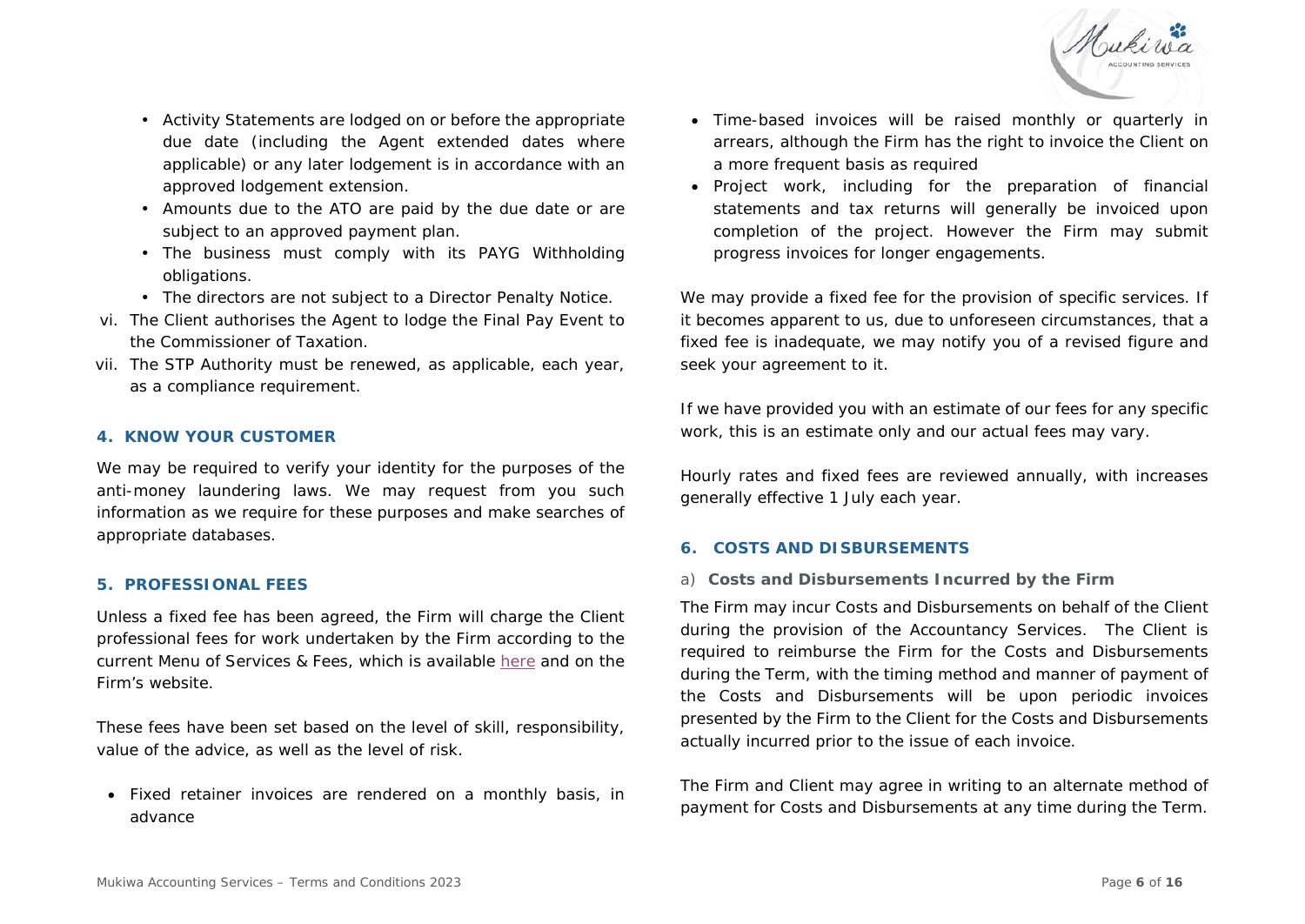

<span id="page-7-0"></span>b) **Fees for Costs and Disbursements**

The Firm may charge a reasonable fee for incurring the Costs and Disbursements.

#### <span id="page-7-1"></span>c) **Subscriptions**

Where the Firm is charged directly for subscription expenses, these will be recoverable from you upon rendering of an invoice.

If we are the subscriber for your software, we will always give you full access, including if the business relationship between us terminates or if there is a dispute between us. If you transfer your business to a new accountant, you will need to provide us with the name and email address of your chosen new software subscriber so that we can transfer the subscription.

We are bound by the Xero Partner Code of Conduct. This Code contains dispute resolution procedures and how your access to the Xero subscription will be maintained in the event of a dispute (including relating to non-payment of our fees) between the Firm and the Client. However, if we hold any software subscription, we can refuse to transfer the subscription until any outstanding invoices have been settled in full.

## <span id="page-7-2"></span>d) **Travel time & costs**

If the services are required to be performed on-site, one-way travel time will be charged at standard hourly rates.

<span id="page-7-3"></span>Any parking and tolls expenses will also be recovered at cost.

## **7. SETTLEMENT OF INVOICES**

Upon provision of periodic invoices presented by the Firm to the Client, the Client agrees to pay the Firm the stipulated amount, including any GST. The Client agrees to accept invoices by email.

The Client agrees to settle rendered invoices within the Firms standard 14-day terms. The actual due date for payment will be clearly stated on the invoice.

Failure to comply with these payment terms may result in interest charges being applied, calculated at 8% per annum (pro rata'd). We may also suspend our services or to cease to act for you on giving written notice if payment of any fees is unduly delayed.

We intend to exercise these rights only where it is fair and reasonable to do so.

## <span id="page-7-4"></span>**8. DIRECT DEBIT**

It is the Firm's preference that the Client settles invoice by way of a direct debit arrangement. By signing the engagement letter, and in the absence of any objection, the Firm will arrange for a direct debit mandate request to be sent to the Client for the settlement of all future invoices within the agreed 14-day payment terms.

The Client will have up to 10 days from the invoice date to query or dispute the invoice, including requesting that the direct debit for that particular invoice be 'put on hold' or to enter into a payment plan.

Clients will receive an SMS notification prior to any direct debit being taken from their bank account or credit card. If the payment request is returned for whatever reason e.g., insufficient funds, any charges imposed by the direct debit merchant (EziDebit or Stripe) will be charged to the Client.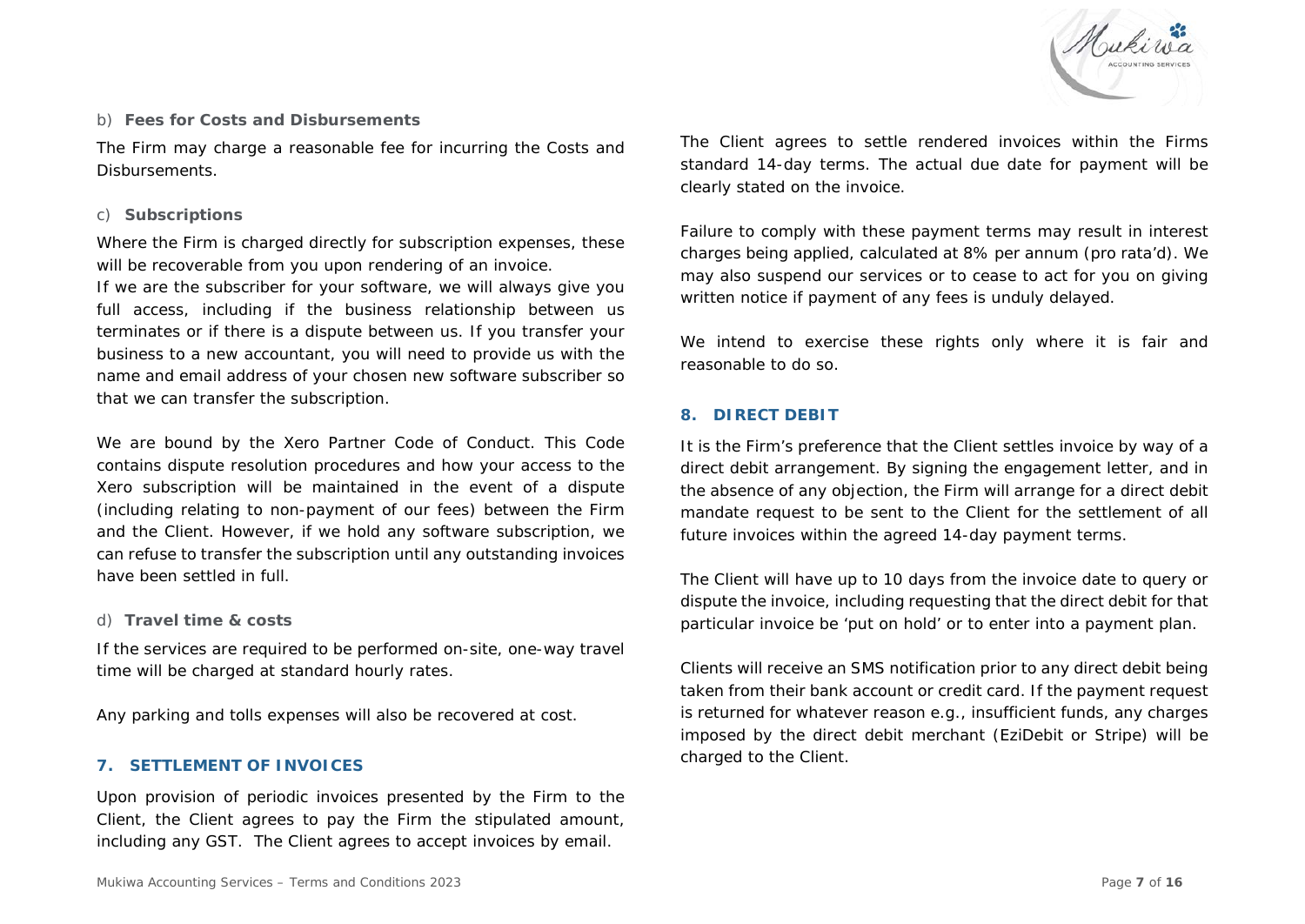#### <span id="page-8-0"></span>**9. STAFF & CONTRACTORS**

The Firm may utilise the services of different employees and/or contractors. These consultants have signed contracts in place with us which preclude them from accepting employment or contracting directly with a Client.

Should an employee or contractor accept a position to work with the Client, either during or within twelve months of having been employed or contracted by the Firm, a fee will be immediately payable by the Client to the Firm.

This fee will be calculated at 12% of the employee or contractor's current full-time equivalent remuneration package (including superannuation) paid by the Firm.

## <span id="page-8-1"></span>**10.ENGAGEMENT OF OTHER EXPERTS OR STRATEGIC PARTNERS**

The Firm may engage other experts or strategic partners to assist the Client as an agent for the Client. The use of other professionals does not constitute the giving of advice by the Firm and the Firm has no responsibility for any act or omission committed by any other professional so engaged and to the fullest extent authorised by the law, the Client agrees to releases and indemnify Mukiwa from any suits, claims, actions or demands it may have arising from any act or omission caused by an expert so engaged.

We may utilise outsourced service providers and cloud computing service providers, including:

i. Ms Arisse Tumandao (Canada) to perform bookkeeping services; and

- ii. Ms Cristy San Diego (Philippines) to perform bookkeeping services; and
- iii. other third parties from time to time and as separately notified to you.

To perform the services, we may provide these third parties with access to your data to the extent this is required to perform the services.

#### <span id="page-8-2"></span>**11.USE OF CLOUD COMPUTING SERVICES**

We use various cloud-based solutions to provide our services to Clients.

These include Xero, Hubdoc, Quickbooks & MYOB (bookkeeping, payroll, BAS services), Xero Practice Manager (practice management, tax return preparation & lodgement), Fathom (financial reporting), Xero HQ & Proposify (electronic signatures), Office 365 (emails), OneDrive & FYI Docs (document management systems), ATO Smartdocs (ATO Correspondence delivery), NowInfinity (ASIC Compliance), and Keeper (vault for secure password protection).

These cloud computing systems store files on remote servers operated by third parties, including the use of hosting providers in the United States of America and in Singapore.

Should you have any questions or concerns with regards to these cloud-based products, please advise us immediately. Signing this engagement letter indicates that you are agreeable to the Firm using such products to store confidential data and that your personal information may be stored overseas.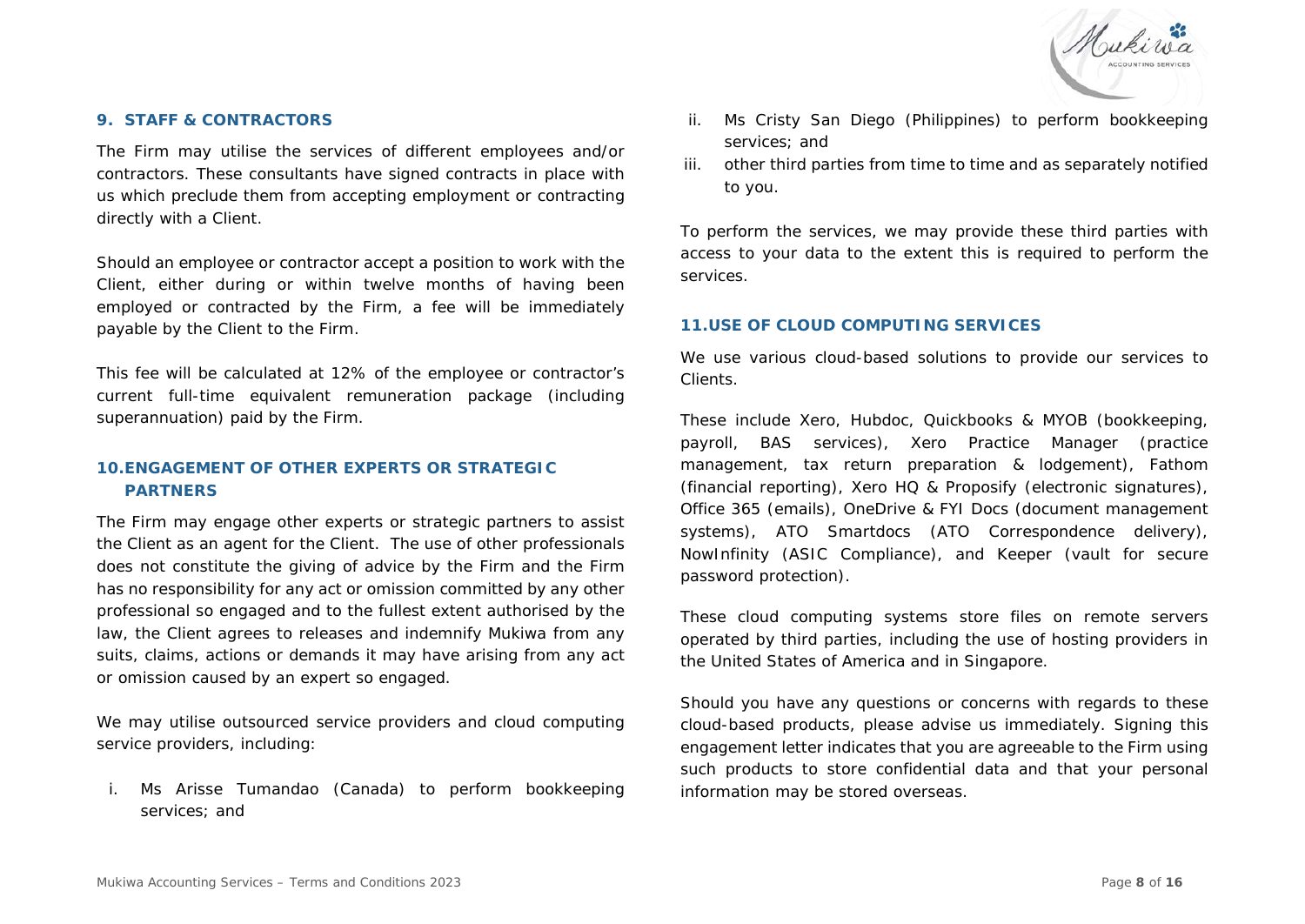#### <span id="page-9-0"></span>**12.EMAIL OR OTHER ELECTRONIC COMMUNICATION**

- a) The Client requests the Firm to accept instructions or communications by means of e-mail or other electronic transmissions ("electronic communications").
- b) The Client agrees to accept e-mail and other communications transmitted by the Firm, in relation to any accounts, facilities or other arrangements which may be in place now, or in the future.
- c) In consideration of the Firm agreeing to accept electronic communications from the Client, the Client agrees as follows:
- i. The Client authorises the Firm to accept and act upon any electronic communications it receives which purport to have been sent from You or any authorised signatory or representative on your account(s).
- ii. Provided that the electronic communication appears on its face to be genuine, the Firm will have no obligation to verify the authenticity or accuracy of any electronic communications received from You or purporting to be sent by You.
- iii. The Firm may act on any directions contained in an electronic communication regardless of by whom the actual or purported instructions were transmitted (or in the case of a facsimile, by what means any signature may have been affixed) and notwithstanding that such electronic communications may have been initiated or transmitted in error or fraudulently or may otherwise have been altered or distorted prior to, in the course of or upon receipt of the transmission.
- iv. The Firm may (but is not obliged to) in its absolute discretion, defer acting in accordance with the whole or any part of an electronic communication pending further enquiry to or confirmation by You.
- v. The Client agrees to accept electronic communications transmitted by the Firm to You.
- vi. The Client agrees to release and indemnify Mukiwa against all claims, losses, damages, costs and expenses howsoever arising

in consequence of any delays in or non-receipt of a transmission, or in any way related to the Firm having acted in accordance with the whole or any part of any email instruction or in the exercise of the discretion conferred upon it by Clause 15, except to the extent that the Firm has acted negligently in any circumstances in relation to that electronic communication.

#### <span id="page-9-1"></span>**13.OWNERSHIP OF MATERIALS**

#### <span id="page-9-2"></span>a) **All Copyright and Intellectual Property Rights**

All copyright and Intellectual Property Rights in all Reports and Materials prepared by the Firm and their employees, servants or agents in regard to the provision of the Accountancy Services belong to the Firm.

#### <span id="page-9-3"></span>b) **Reports and Materials to be Furnished to Client**

At the termination of this agreement, the Firm may at its absolute discretion provide or return to the Client some or all of the Reports and Materials referred to in clause 13a at the written request of the Client. The Client accepts the Firm will charge a fee for this and the Firm will withhold information and reports until receipt of payment.

#### <span id="page-9-4"></span>c) **No Publication Without Leave**

The Firm, their employees and agents may not without the prior written approval of the Client publish any papers, documents or articles relating to the Accountancy Services. This clause will survive this agreement.

#### <span id="page-9-5"></span>d) **Firm to Retain Own Intellectual Property Rights**

All Intellectual Property Rights in regard to the Accountancy Services or arising from the provision of the Accountancy Services which are developed by the Firm are the property of the Firm.

Mukiwa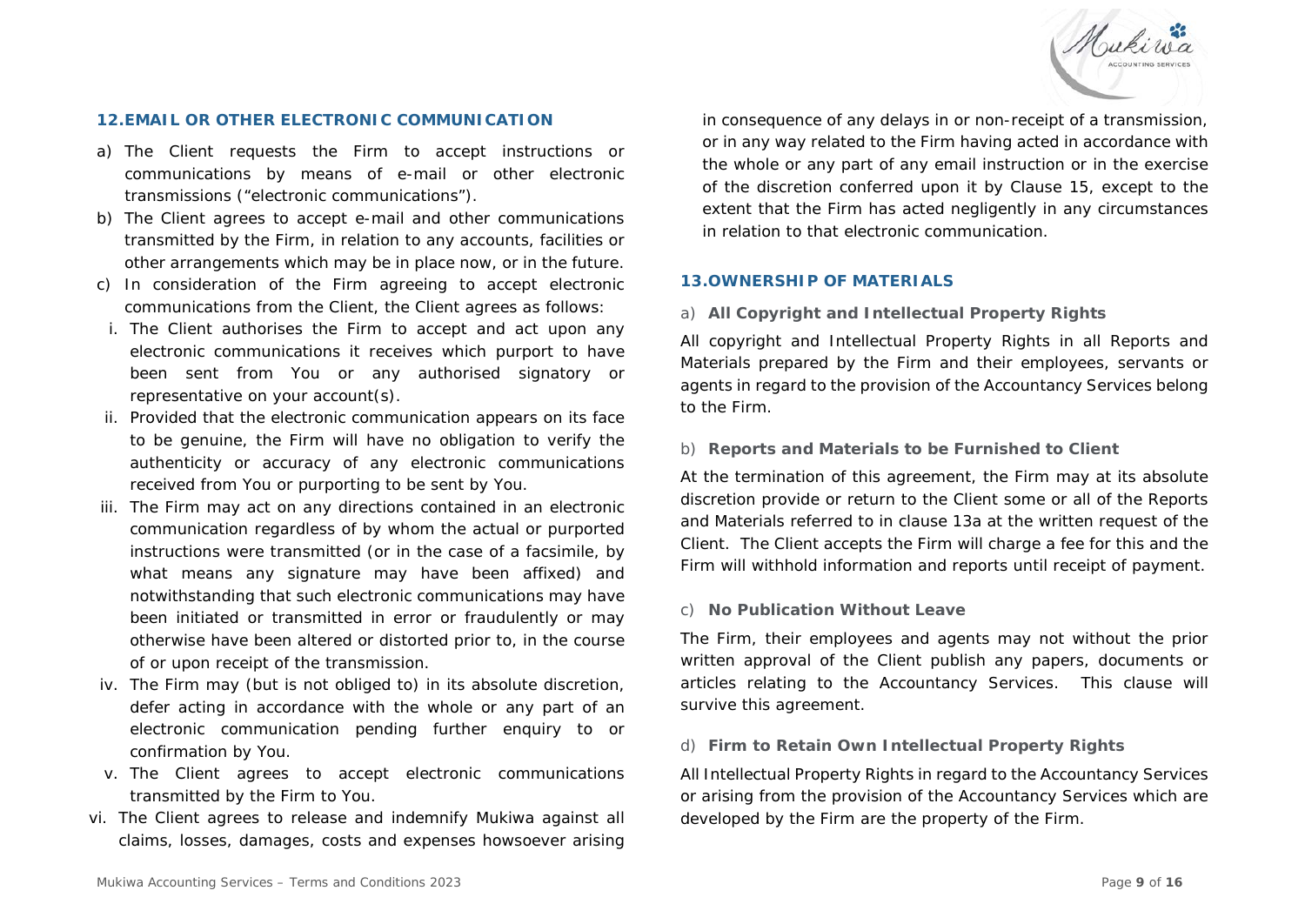## <span id="page-10-0"></span>**14.TERMINATION OF SERVICES**

Each party may terminate this agreement by giving not less than 28 days' notice in writing to the other party except:

- i. where a conflict of interest has arisen,
- ii. you fail to cooperate with us, or we have reason to believe that you have provided us or any other person with misleading or factually inaccurate information

In such cases we may terminate this agreement immediately. Termination will not affect any accrued rights.

<span id="page-10-1"></span>a) **Termination Without Prejudice to Outstanding Claims**

Termination will be without prejudice to any claim which either party may have against the other in respect of any breach of the terms of this agreement which occurred prior to the date of termination.

<span id="page-10-2"></span>b) **Contract Fee to be Paid Pro-rata on Termination**

If this agreement is terminated by either party for any reason, the Client's liability to pay the Firm the then balance of the Contract Fee is limited to payment of that part of the Contract Fee which is payable for those Accountancy Services provided by the Firm to the Client under this agreement to the date of that termination which have not previously been paid.

## <span id="page-10-3"></span>**15.COMPLIANCE WITH APPLICABLE LAWS**

<span id="page-10-4"></span>a) **Firm to Comply with Statutes**

The Firm must observe and comply with the provisions of any statute, regulation or by-law which is required to be observed or performed in the performance of the Accountancy Services.

## <span id="page-10-5"></span>b) **Firm to Comply with Relevant Law**

Without limiting the generality of the foregoing, the Firm must

comply with all legislated policy and other applicable law which are relevant to the Firm in relation to the Accountancy Services.

<span id="page-10-6"></span>c) **Firm independent of Client**

The Firm is an independent contractor, and nothing in this agreement or elsewhere constitutes the Firm as the agent or employee of the Client or the parties as partners or joint venturers, nor is the Firm authorised to incur, nor may the Firm incur, any debt or obligation on behalf of the Client, without the prior Written consent of the Client being first obtained.

## <span id="page-10-7"></span>**16.CONFIDENTIALITY**

We will take all reasonable steps to keep your information confidential, except where:

- i. we need to disclose your information to our service providers (including auditors of client monies if applicable) or regulatory bodies in performing the services, our professional advisers or insurers or as part of an external peer review from time to time. Our files may also be subject to review as part of the quality review program of Chartered Accountants Australia and New Zealand and Tax Practitioners Board. By accepting this engagement, you acknowledge that, if requested, our files relating to this engagement will be made available under this program. We will take reasonable steps to ensure any such recipient (other than a regulatory body) keeps such information confidential on the same basis;
- ii. we are required by law, regulation, a court of competent authority, or those professional obligations referred to in section 8 above, to disclose the information;
- iii. we provide limited information (but only to the extent reasonably necessary) to potential purchasers (or their professional advisors) of our practice but we will take

Mukiwa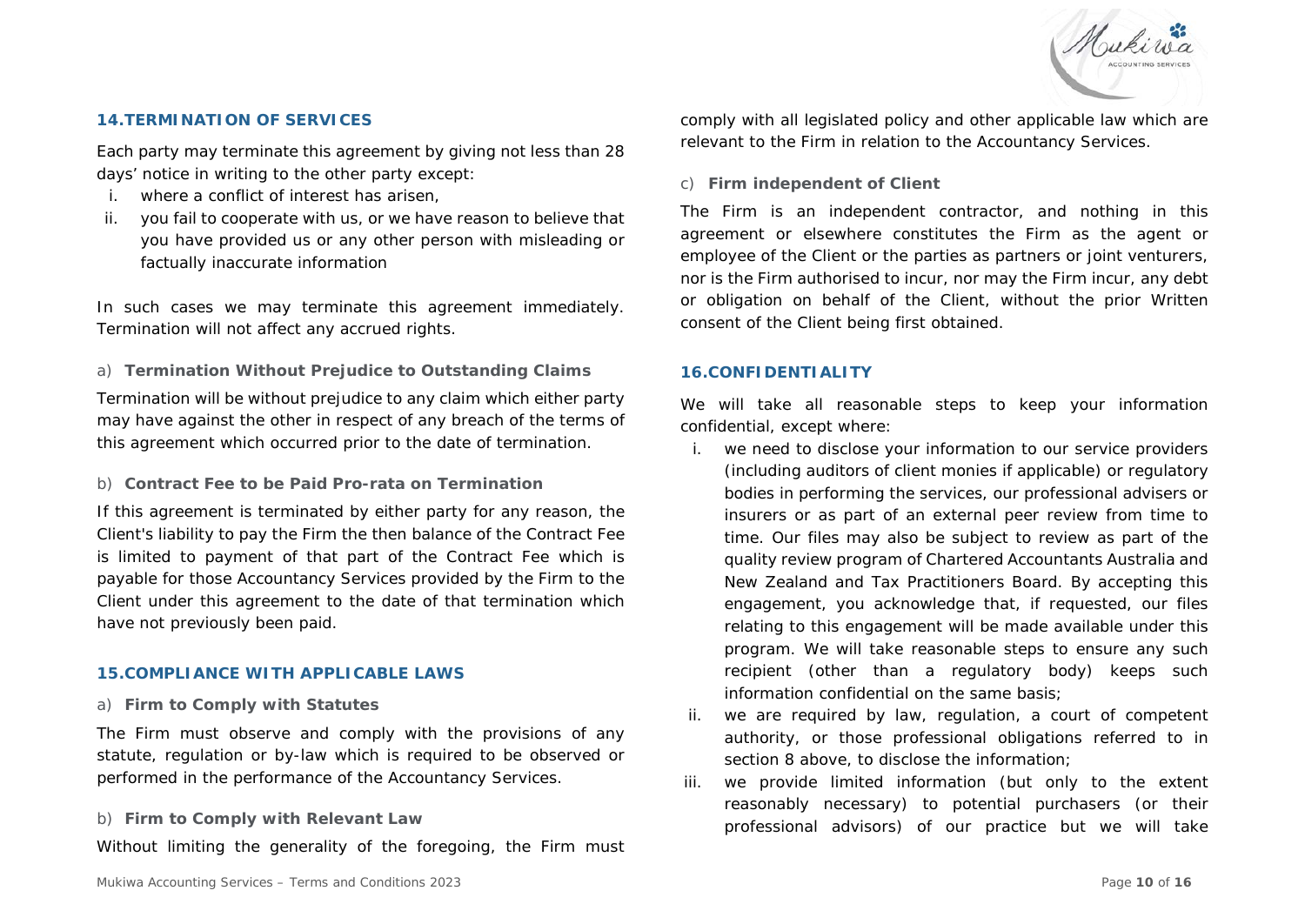

reasonable steps to ensure that any such recipient keeps the disclosed information confidential; or

iv. you give us permission to disclose the information.

We may retain your information during and after our engagement to comply with our legal requirements or as part of our regular IT back-up and archiving practices. We will continue to hold such information confidentially.

<span id="page-11-0"></span>We may mention that you are a client for promotional purposes.

#### **17.PRIVACY**

The Firm may use the Client's personal information to provide the Client with the Accountancy Services and to improve that service. At times the Firm may make personal information relevant to a Client available to strategic partners that work with the Firm to provide services to you. In such cases your relationship with that third party will be subject to that third party's privacy policy and will be governed by it. The Firm may also disclose information about you if we determine that disclosure is reasonably necessary to enforce any term of the agreement or if we are required to disclose the information by law or through a court process such as a subpoena.

#### <span id="page-11-1"></span>**18.LIMITATION OF LIABILITY**

Our liability is limited by a scheme approved under Professional Standards Legislation.

You agree not to bring any claim against any of our principals, directors, shareholders or employees in their personal capacity.

To the maximum extent permitted by law, we are not liable to you for:

- i. indirect, special or consequential losses or damages of any kind; or
- ii. liability arising due to the acts or omissions of any other person or circumstances outside our reasonable control, or your breach of these terms.

## <span id="page-11-2"></span>**19.LIMITATION OF THIRD PARTY RIGHTS**

Our advice and information is for your sole use, and we accept no responsibility to any third party, unless we have expressly agreed in the engagement letter that a specified third party may rely on our work.

#### <span id="page-11-3"></span>**20.LIEN**

The TPB has provided practical assistance and explanation on the subject of Agents claiming a lien over Client property in instances where there may be outstanding fees owing by the Client to the Agent. The Firm has adopted their recommendations.

The following items belong to yourself, irrespective of whether there are outstanding fees owing to the Firm:

- source documents e.g., ledgers, receipts, invoices, journals;
- correspondence between the ATO and the Client;
- software licensed in the Client's name.

The following items belong to yourself only where there are no outstanding fees owing to the Firm:

- letters of advice, books of accounts, returns and financial statements;
- the accounting software file containing the Client's data

The lien will continue notwithstanding the termination of this agreement.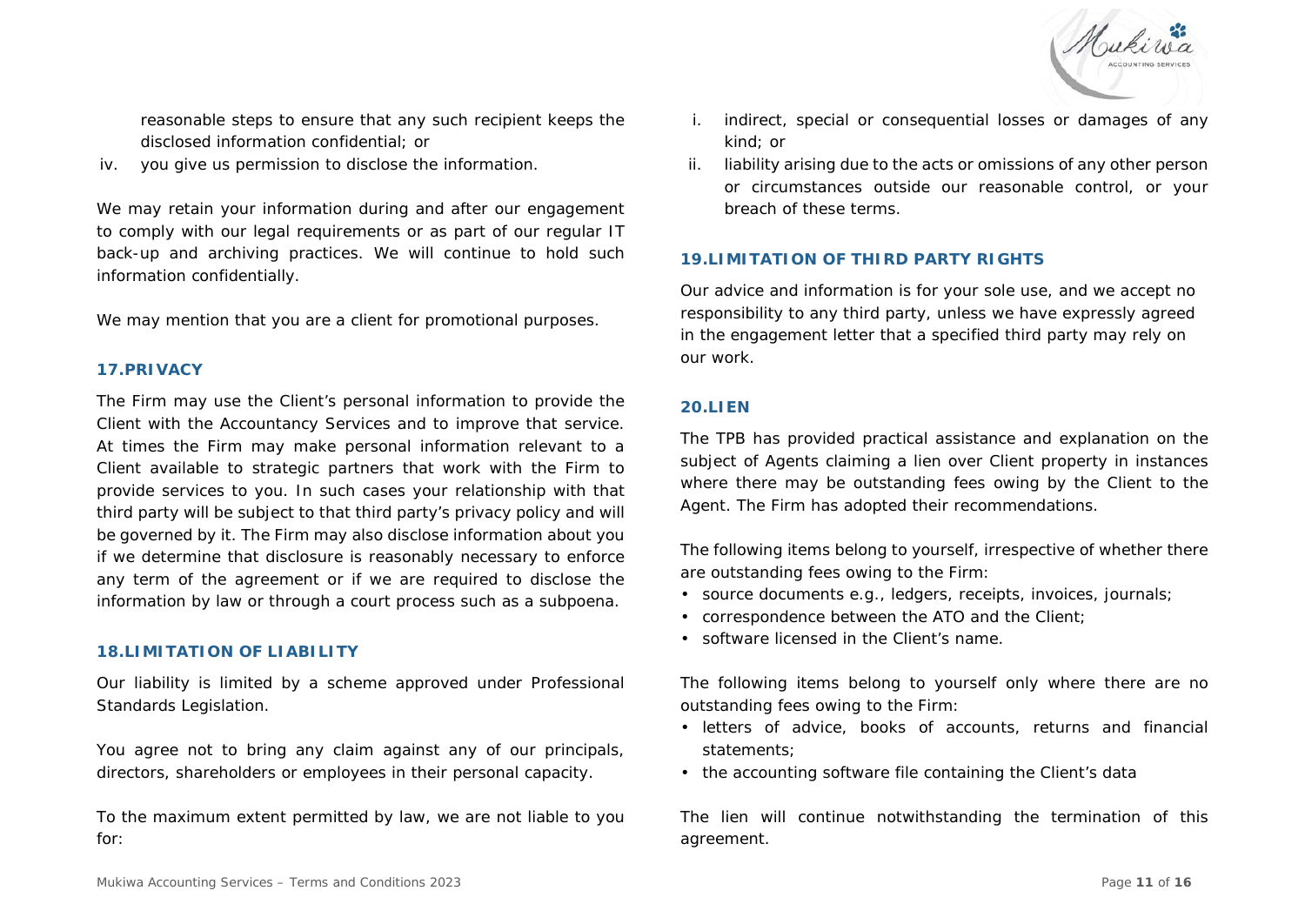#### <span id="page-12-0"></span>**21. GOVERNING LAW**

This agreement will be governed and construed in accordance with the laws of the state of New South Wales and the parties submit to the non-exclusive jurisdiction of the courts of that state for any dispute arising under this agreement or its implementation or enforcement.

#### <span id="page-12-1"></span>**22. SUCCESSORS AND PERMITTED ASSIGNS**

This agreement is binding upon and insures to the benefit of the parties, their respective permitted successors and permitted assigns, and to each of their respective executors, administrators, legal representatives, heirs and permitted assigns.

#### <span id="page-12-2"></span>**23. VARIATION**

The Firm may vary the terms and/or conditions of this agreement at any time with or without your consent or notification. This Agreement replaces any previous agreement.

#### <span id="page-12-3"></span>**24. ENTIRE AGREEMENT**

This agreement, including any exhibits and annexures, constitutes the entire agreement between the parties on the matters dealt with in this agreement and supersedes all prior communications and representations, inducements, undertakings, agreements or arrangements between the parties or their respective officers in respect of the matters dealt with in this agreement. No party is, after the date of execution of this agreement, entitled, as against any other party hereto, or the officers of any such party, to bring suit on the basis of any verbal or Written communications, representations, inducements, undertakings, agreements or arrangements except expressly as provided by this agreement.



#### <span id="page-12-4"></span>**25. PRIVACY POLICY**

Please speak to your appointed Client Manager should you require a copy of our privacy policy.

#### <span id="page-12-5"></span>**26. DISPUTES & COMPLAINTS**

If you have any concerns about our costs or services, please speak to the person responsible for this engagement.

To resolve your concerns, we have policies and procedures in place to deal appropriately with complaints and will use best endeavours to resolve a complaint or dispute to the mutual satisfaction of the parties involved. We may require you to detail your complaint in writing to allow us to fully investigate any concerns that you raise.

#### <span id="page-12-6"></span>**27.INTERPRETATION**

Unless the context otherwise indicates:

- a) all references to statutory provisions are to be construed so as to include all regulations under and any statutory modification or reenactment of such statutory provisions (whether before or on or after the date of this agreement) for the time being in force;
- b) the schedules and annexures to this agreement have the same force and effect in all respects as if they were set out in the body of this agreement;
- c) words importing the singular include the plural and vice versa;
- d) words importing any gender include every gender;
- e) all dollar (\$) amounts are in Australian currency, unless expressly stated otherwise;
- f) words denoting individuals include corporations and vice versa;
- g) a reference to a party includes that party's executors, administrators and permitted assigns, or being a Client, its successors and permitted assigns;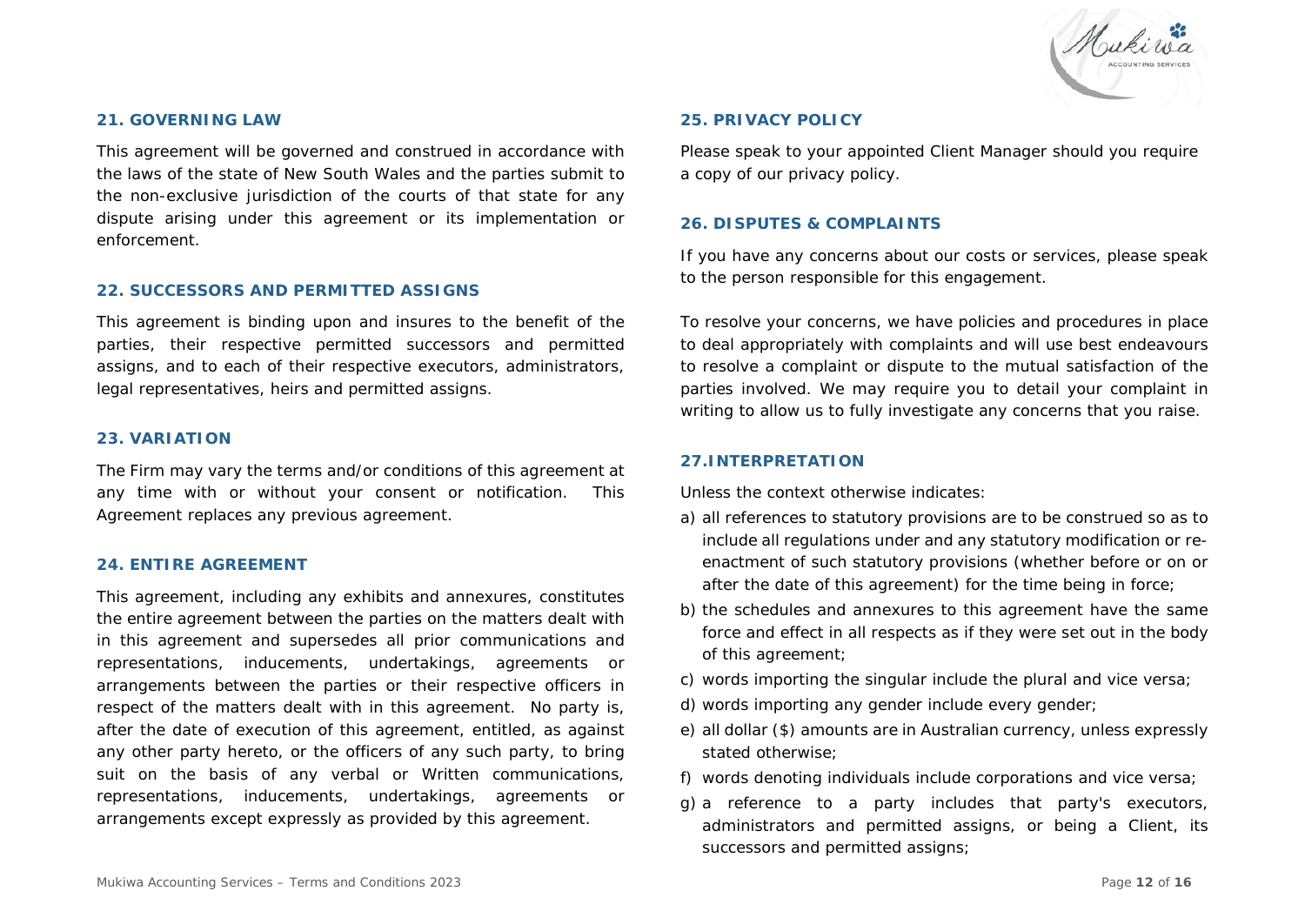- h) clause and subclause headings are for convenience only and do not affect the interpretation of this agreement;
- i) where any word or phrase is given a defined meaning in this agreement, any other part of speech or grammatical form in respect of such word or phrase has a corresponding meaning;
- j) a reference to a clause, schedule or annexure is a reference to a clause, schedule or annexure to this agreement; and
- k) every agreement or undertaking expressed or implied by which more than one person covenants, agrees, undertakes or appoints or are taken to do so binds and extends to such persons and to any two or greater number of them jointly and to each of them severally.
- l) If any provision of the engagement letter or these terms is void, that provision will be severed, and the remainder will continue to apply. If there is any conflict between the engagement letter and these terms, these terms prevail.

#### <span id="page-13-0"></span>**28.DEFINITIONS**

- a) Accountancy Services means all of the specific services to be performed by the Firm as set out in the attached 'Service Types'. These may include but are not limited to bookkeeping, accounting & tax services.
- b) Client means an individual, entity or organisation to whom or to which Accountancy Services are provided by a Member in Public Practice in respect of Engagements of either a recurring or demand nature.
- c) Commencement Date means the date of the signed engagement letter.
- d) Consultant(s) means any employee, adviser or external contractor employed or engaged by the Firm.

e) Contract Fee means the consideration the Client has agreed to pay the Firm to carry out the Accountancy Services subject to any variation thereof by the Client in accordance with this agreement.

Mukin

- f) Costs and Disbursements means the costs and disbursements that may be incurred by the Firm from time to time during the term when providing the Accountancy Services.
- g) Engagement or Engagement Letter means an agreement, whether written or otherwise, between the Firm and a Client relating to the provision of Professional Services by the Firm. Consultations with a prospective Client prior to such agreement are not part of an Engagement.
- h) Firm means Mukiwa Financial Services Pty Ltd, trading as Mukiwa Accounting Services.
- i) GST means goods and services tax as defined in the A New Tax System (Goods and Services Tax) Act 1999 (Cth) as amended.
- j) Intellectual Property means any Intellectual Property Rights arising from this agreement.
- k) Intellectual Property Rights means statutory and other rights in respect of property rights, copyrights, Confidential Information and all other Intellectual Property Rights as defined in article 2 of the Convention Establishing the World Intellectual Property Organisation of July 1967.
- l) Material includes books, papers, documents, information, graphs, tables, reports, computer and other data, computer programs, systems and all models necessary to perform the Accountancy Services.
- m) Mukiwa means the Firm, its employees, directors, advisors and contractors.
- n) Professional Services means services requiring bookkeeping, accountancy, taxation or related skills performed by a professional bookkeeper or accountant including bookkeeping,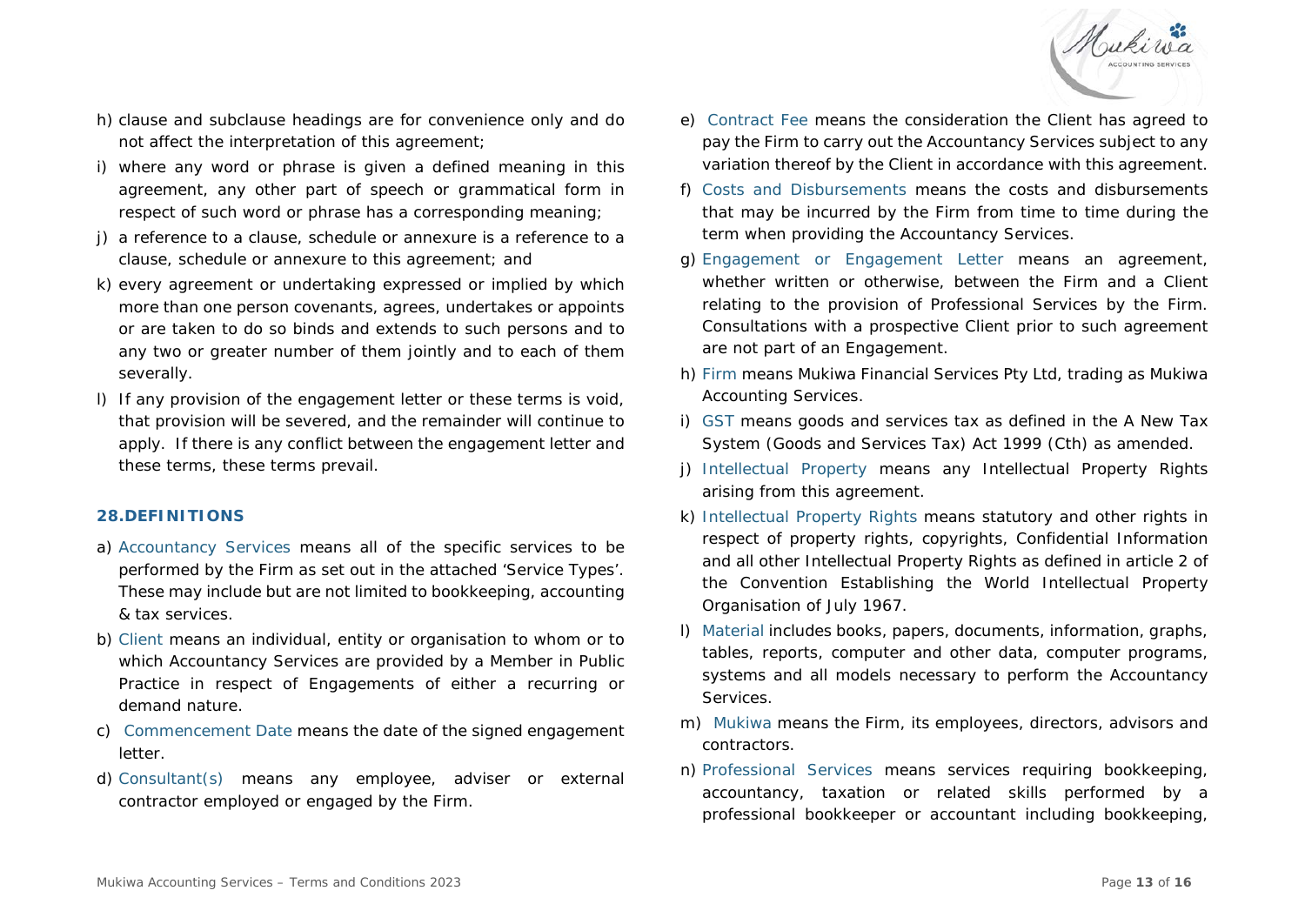accounting, taxation, management consulting and financial management services.

- o) Revenue Authorities include various levels of government authorities or similar institutions which have legislative powers to impose and/or collect taxes, including the Australian Taxation Office (ATO).
- p) Reports means the reports to be provided by the Firm to the Client at specified times.
- q) TPB means the Tax Practitioners Board.
- r) Taxation Law means a law and/or regulation of any level of government imposing a tax or otherwise dealing with tax and includes any such laws and regulations that describe direct and indirect taxes, levies, surcharges, penalties or similar charges imposed by various levels of governments or similar institutions on economic transactions.
- s) Taxation Services mean any services relating to ascertaining a Client's or Employer's tax liabilities or entitlements or satisfying their obligations under a Taxation Law, provided under circumstances where they can reasonably expect to rely on the services. This includes:
	- i. preparation of a return, notice, statement, application or other document for lodgement with a Revenue Authority, and responding on behalf of a Client or Employer to requests for further information from a Revenue Authority;
	- ii. preparation of tax calculations to be used as the basis for the accounting entries in the financial statements;
- iii. provision of tax planning and other tax advisory services; and
- iv. assisting a Client or Employer in the resolution of tax disputes.
- t) Term means, subject to the provisions of this agreement, a period commencing on the Commencement Date and continuing until terminated pursuant to the terms of this agreement.
- u) Writing includes typewriting, printing, photography, lithography and other means of representing or reproducing words in a visible form and written has a corresponding meaning.
- v) You means the Client.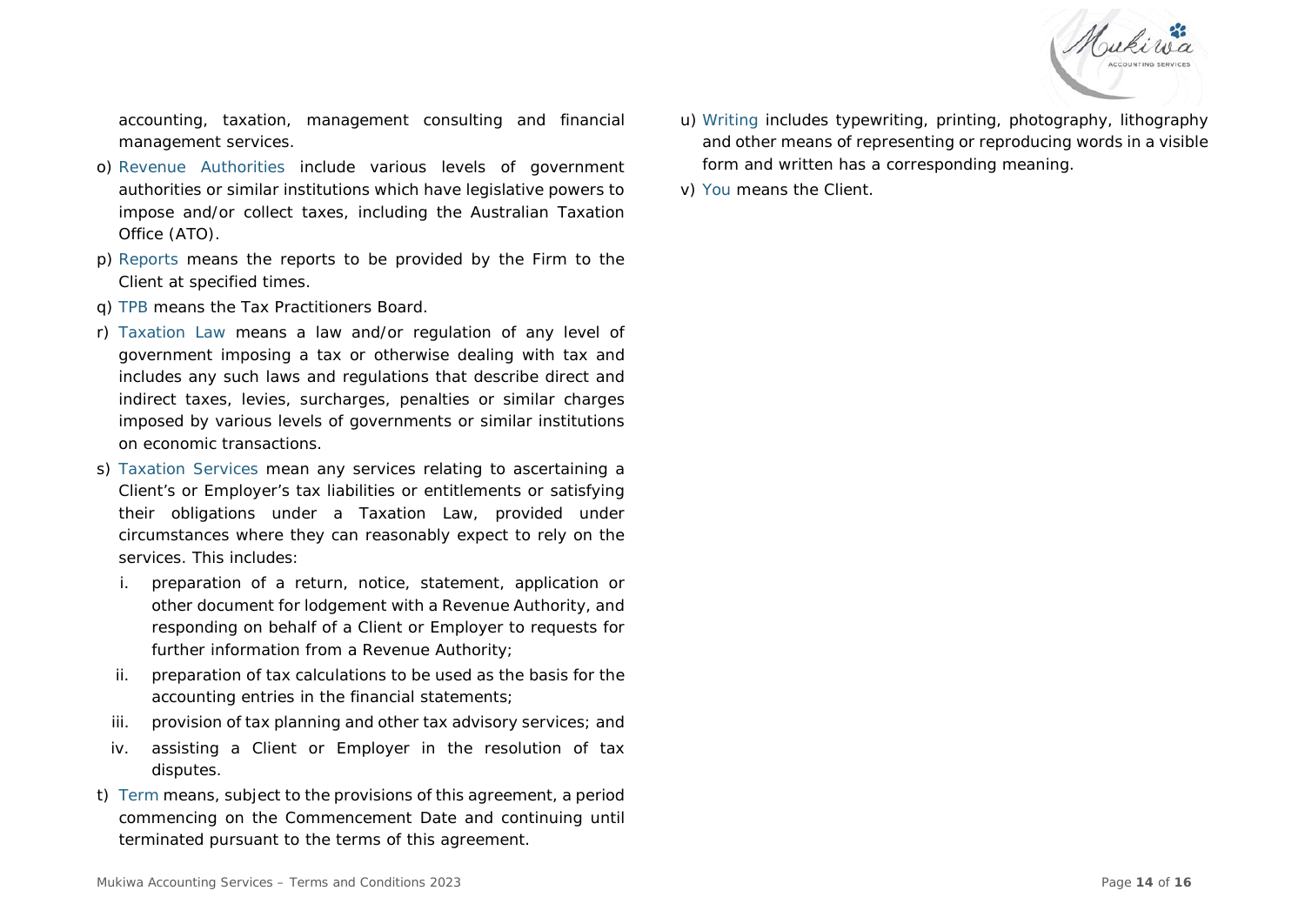

## <span id="page-15-0"></span>**29. SERVICE TYPES**

For clarity, and to avoid the possibility of confusion, we have provided a list of our Service Types and the general services that are included in each.

| <b>Service Type</b>         | <b>Specific Services Include:</b>                                                                                                                                                                                                                                                                                                                                                                                                                                                               |  |  |
|-----------------------------|-------------------------------------------------------------------------------------------------------------------------------------------------------------------------------------------------------------------------------------------------------------------------------------------------------------------------------------------------------------------------------------------------------------------------------------------------------------------------------------------------|--|--|
| <b>Bookkeeping Services</b> | Data entry<br>٠<br>Transaction coding<br>٠<br>Bank and/or credit card reconciliations<br>$\bullet$<br>Sales invoice and credit control<br>$\bullet$<br>Purchase invoices and payment processing<br>$\bullet$<br>Troubleshooting & support, as required from time to time<br>$\bullet$                                                                                                                                                                                                           |  |  |
| <b>Payroll Services</b>     | Processing of salaries & wages<br>$\bullet$<br>Calculation of superannuation<br>$\bullet$<br>Calculate and track accrued leave entitlements<br>$\bullet$<br>Emailing employees' payslips<br>$\bullet$<br>Filing of payroll STP with the ATO<br>$\bullet$<br>Preparation of superannuation clearing payments<br>$\bullet$<br>Troubleshooting & support, including client communications<br>as required from time to time.                                                                        |  |  |
| <b>BAS Services</b>         | Account reconciliations, preparation of BAS return for<br>lodgement with the ATO<br>Preparation & lodgement of annual TPAR with the ATO.<br>٠<br>Payroll reconciliations, preparation & lodgement of monthly<br>$\bullet$<br>and annual payroll tax returns with the relevant state<br>revenue office<br>Payroll reconciliations, preparation & lodgement of year-end<br><b>Income Statements with the ATO</b><br>Preparation & submission of annual Workers Compensation<br><b>Declaration</b> |  |  |
| <b>Consulting Services</b>  | <b>Business review meetings</b><br>Preparation of budgets<br>Preparation of management reports<br>$\bullet$<br>Cash flow forecasting<br>$\bullet$<br>General accountancy advice<br>٠<br>de facto CFO services<br>$\bullet$<br>Financial and Key KPIs<br>Asset protection                                                                                                                                                                                                                        |  |  |